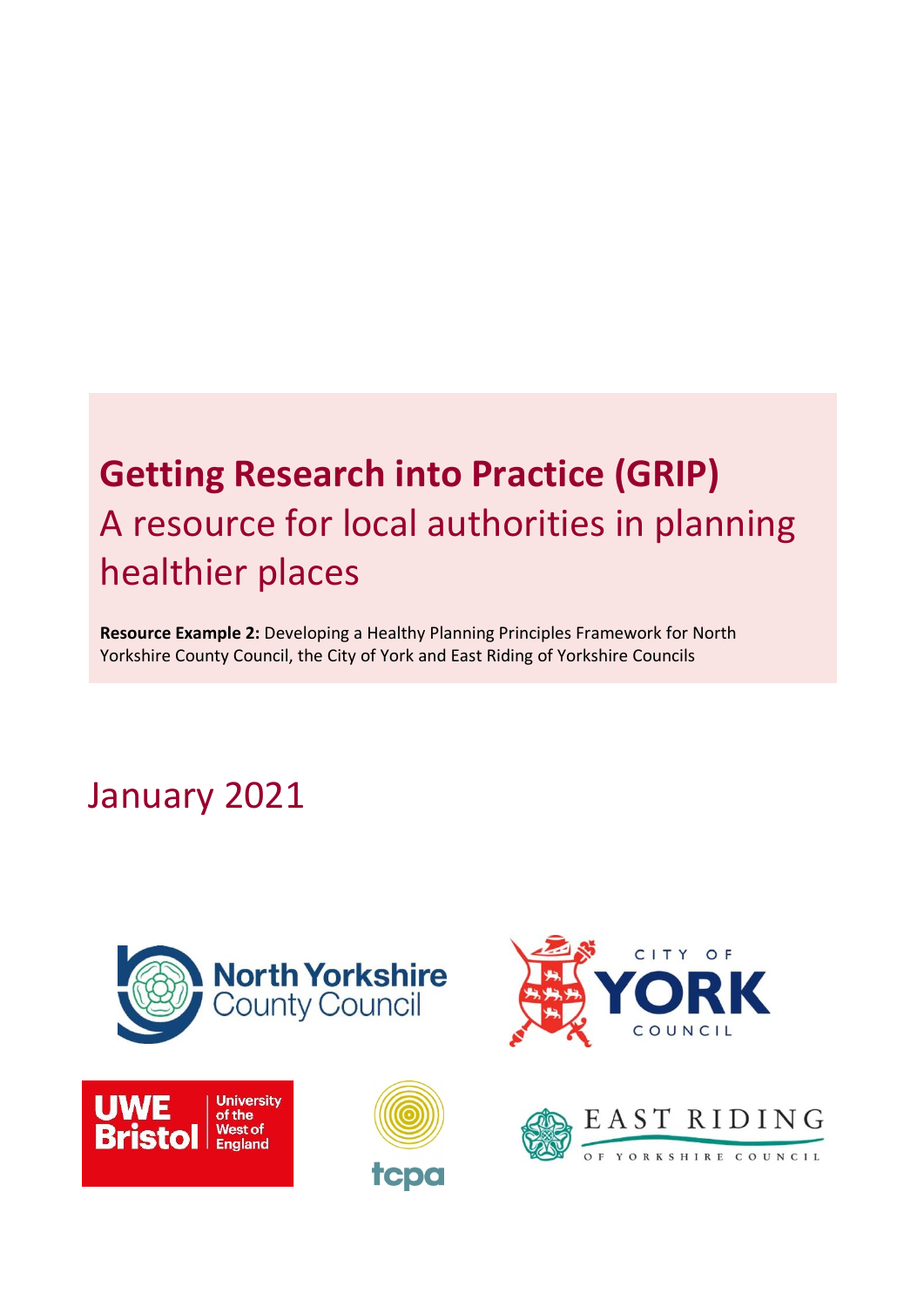# Acknowledgements

**Getting Research into Practice (GRIP)** - **A resource for local authorities in planning healthier places. Resource Example 2: Developing a Healthy Planning Principles Framework for North Yorkshire County Council, the City of York and East Riding of Yorkshire Councils**. Published by the Town and County Planning Association (TCPA) and written in collaboration with North Yorkshire County Council, the City of York and East Riding of Yorkshire Councils, University of the West of England (UWE) and Public Health England (PHE).

This document has been developed as part of the GRIP2 project commissioned by Public Health England's Healthy Places Team. The introductory report, **Getting Research into Practice: A resource for local authorities on planning healthier places** can be downloaded from Public Health England's website [here.](https://eur03.safelinks.protection.outlook.com/?url=https%3A%2F%2Fwww.gov.uk%2Fgovernment%2Fpublications%2Fspatial-planning-and-health-getting-research-into-practice-grip&data=04%7C01%7CTim.Emery%40tcpa.org.uk%7Ce0dece1e35814d0c21fa08d8a1a2a06d%7C7c8d1c3e6a2e4c60a232abd20d6e90ad%7C0%7C0%7C637437067133852652%7CUnknown%7CTWFpbGZsb3d8eyJWIjoiMC4wLjAwMDAiLCJQIjoiV2luMzIiLCJBTiI6Ik1haWwiLCJXVCI6Mn0%3D%7C1000&sdata=PoFILiDVhONAcnWJs3q45UTEFGY0FZ2GhRrhWVvxxAA%3D&reserved=0)

Contributors:

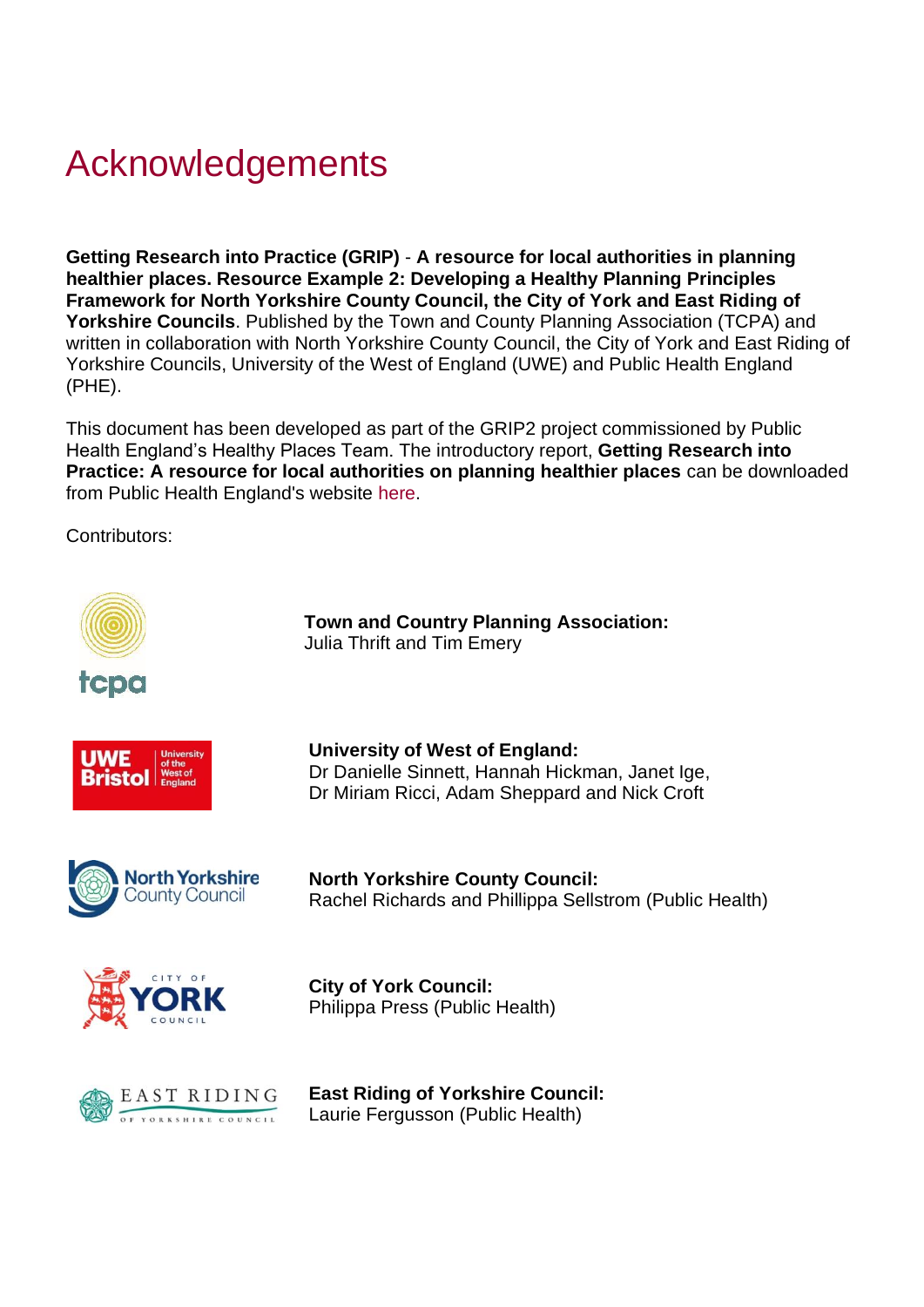## **Contents**

| What is the purpose of this resource?                 | $\overline{4}$ |
|-------------------------------------------------------|----------------|
| What is a Healthy Planning Principles Framework?      | $\overline{4}$ |
| Duty to Cooperate                                     | $\overline{4}$ |
| National policy drivers                               | 5              |
| Local policy drivers                                  | 5              |
| Why would councils benefit from a Healthy Places SPD? | 7              |
| The 'how to' process                                  | 7              |
| Engaging with stakeholders                            | 8              |
| Identifying the Healthy Planning Principles           | 8              |
| Using the Healthy Planning Principles Framework       | 9              |
| Useful links                                          | 10             |
| References                                            | 10             |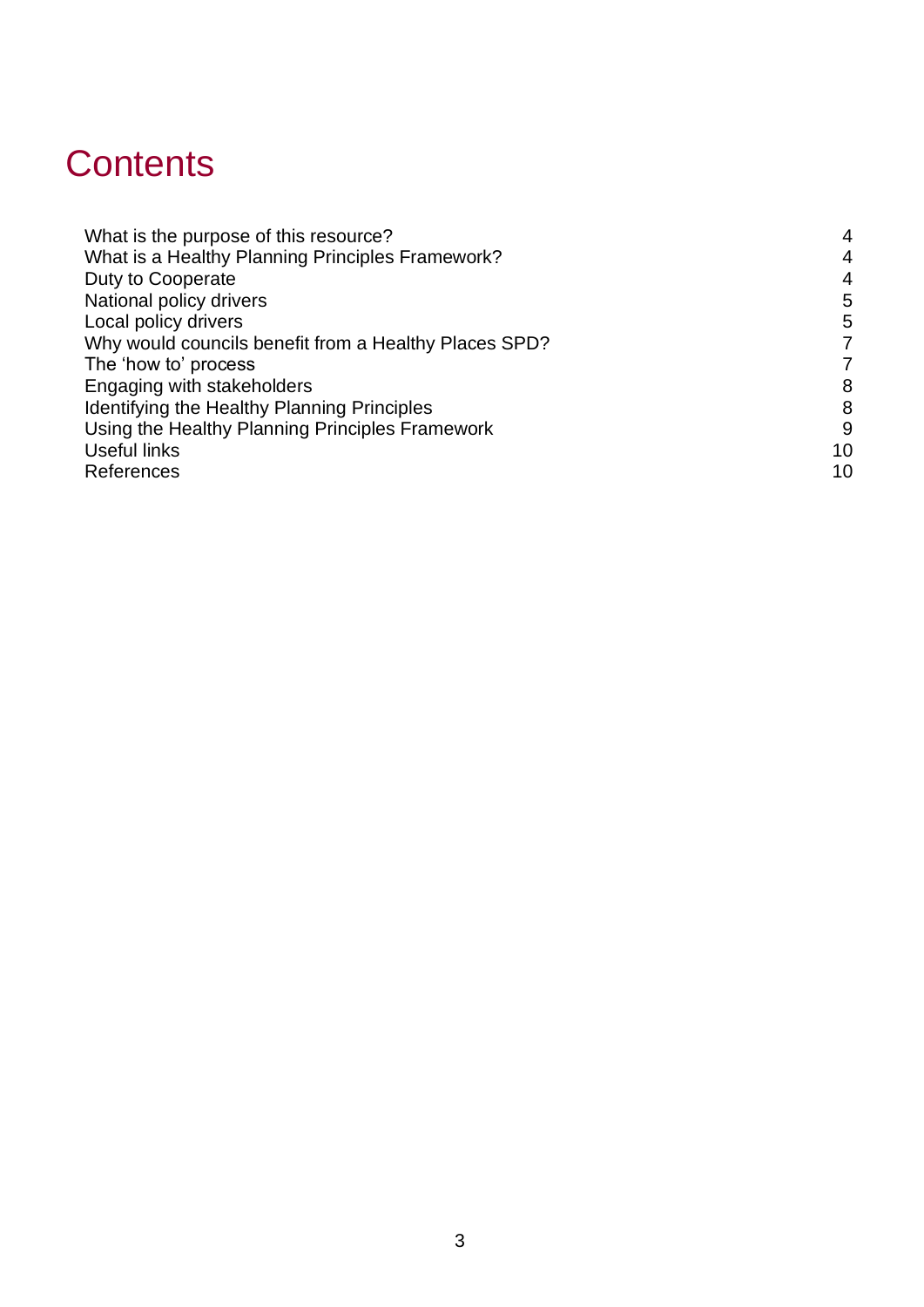#### <span id="page-3-0"></span>What is the purpose of this resource?

This resource is a supplement to *[Getting Research into Practice \(GRIP\) –](https://eur03.safelinks.protection.outlook.com/?url=https%3A%2F%2Fwww.gov.uk%2Fgovernment%2Fpublications%2Fspatial-planning-and-health-getting-research-into-practice-grip&data=04%7C01%7CTim.Emery%40tcpa.org.uk%7Ce0dece1e35814d0c21fa08d8a1a2a06d%7C7c8d1c3e6a2e4c60a232abd20d6e90ad%7C0%7C0%7C637437067133852652%7CUnknown%7CTWFpbGZsb3d8eyJWIjoiMC4wLjAwMDAiLCJQIjoiV2luMzIiLCJBTiI6Ik1haWwiLCJXVCI6Mn0%3D%7C1000&sdata=PoFILiDVhONAcnWJs3q45UTEFGY0FZ2GhRrhWVvxxAA%3D&reserved=0) a resource for local [authorities in planning healthier places](https://eur03.safelinks.protection.outlook.com/?url=https%3A%2F%2Fwww.gov.uk%2Fgovernment%2Fpublications%2Fspatial-planning-and-health-getting-research-into-practice-grip&data=04%7C01%7CTim.Emery%40tcpa.org.uk%7Ce0dece1e35814d0c21fa08d8a1a2a06d%7C7c8d1c3e6a2e4c60a232abd20d6e90ad%7C0%7C0%7C637437067133852652%7CUnknown%7CTWFpbGZsb3d8eyJWIjoiMC4wLjAwMDAiLCJQIjoiV2luMzIiLCJBTiI6Ik1haWwiLCJXVCI6Mn0%3D%7C1000&sdata=PoFILiDVhONAcnWJs3q45UTEFGY0FZ2GhRrhWVvxxAA%3D&reserved=0)*. It is intended to help planners in England develop their own assessment frameworks to support the creation of healthier environments. The resource draws on discussions at a workshop held with North Yorkshire County Council, the City of York and East Riding of Yorkshire Councils. With significant housing growth planned across the Yorkshire region in both urban and rural areas, a region-wide Healthy Planning Principles Framework could help direct best practice in designing healthier environments for all councils when plan-making and decision-taking. Local information relating specifically to York, North Yorkshire and East Riding is outlined in green. Other areas can use this resource be replacing it with their own data.

#### <span id="page-3-1"></span>What is a Healthy Planning Principles Framework?

A Healthy Planning Principles Framework would fall under the category of an 'assessment framework' as stipulated by the NPPG (1). Local planning authorities can develop and use their own assessment frameworks which set out a criterion against which the design of development proposals can be assessed. They can cover a range of issues that are important for securing well-designed places or focus on particular considerations, such as health and wellbeing. Frameworks are particularly effective when the issues within them are considered in relation to the particular context of a local area – in this case local health and wellbeing outcomes. Authorities may wish to refer to the use of specific frameworks in their planning policies or SPDs. It is important to ensure that they do not conflict with other local planning policies or national policy.

#### <span id="page-3-2"></span>Duty to Cooperate

The development of a cross-boundary Healthy Planning Principles Framework can be an effective way of meeting requirements under duty to cooperate, as well as planning positively for health and wellbeing across a wider area. Planners and colleagues in the healthcare system, such as the Primary Care Networks and Integrated Care Systems and Sustainability and Transformation Partnership (STP) can collaborate to create a shared vision and priorities for local health and wellbeing. The duty to cooperate places a legal duty on local planning authorities and county councils in England, and prescribed public bodies to engage constructively, actively and on an ongoing basis to maximise the effectiveness of local plan preparation in the context of strategic cross boundary matters. Statements of common ground between local authorities could therefore include the joint development of a Healthy Planning Principles Framework.

There are multiple councils that could be involved in the development of a Healthy Planning Principles Framework in the Yorkshire region including: City of York Council, North Yorkshire County Council (which includes seven districts) and East Riding of Yorkshire Council (YNYER). Statements of common ground should be prepared between these local authorities, and ideally, their colleagues in the NHS or STP, to ensure clear and consistent collaboration. Figure 1 below identifies those local authorities involved: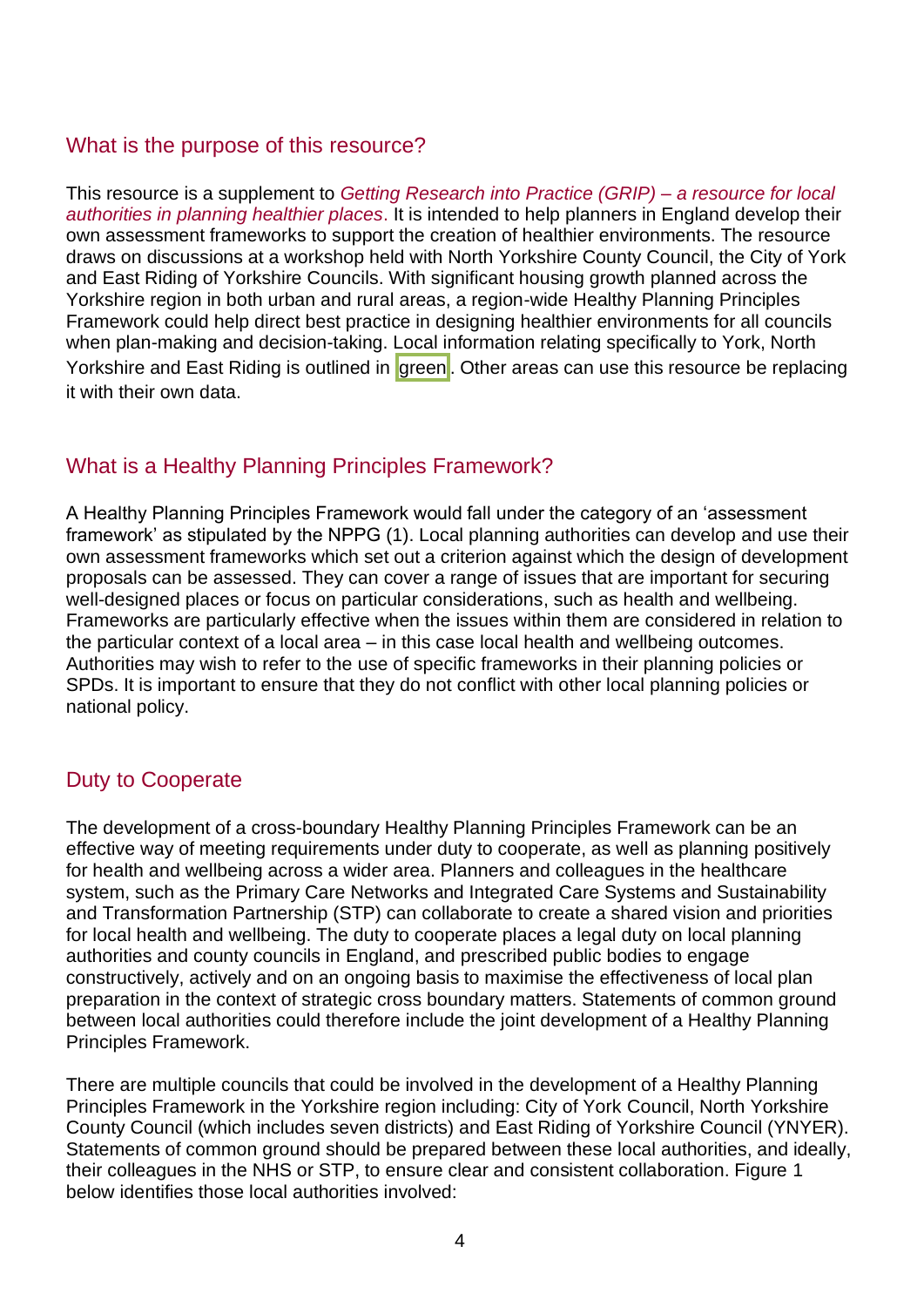

#### **Figure 1: Map of local authorities involved (YNYER)**

## <span id="page-4-0"></span>National policy drivers

The national policy drivers for using planning powers to create healthier environments are outlined in Chapter 2 (Background), which includes national planning policy and national health policy. These national policy drivers should be identified at the beginning of a Healthy Planning Principles Framework to demonstrate the links between the built environment with health and wellbeing and to justify its implementation.

#### <span id="page-4-1"></span>Local policy drivers

Local policy context is needed to justify the implementation of a Healthy Planning Principles Framework. These local policy drivers can include growth identified in Local Plans, health priorities identified in Joint Health and Wellbeing Strategies (JHWS) and other initiatives such as Local Industrial Strategies.

**Local Plans** provide a framework for addressing housing needs and other economic, social and environmental priorities. The significant amount of housing growth often outlined in Local Plans provides both a challenge and opportunity for local planning authorities. Not only should new development be shaped positively to create a healthy environment for its residents, but development should also seek ways to reduce any health inequalities in the existing area.

The significant amount of growth proposed in the YNYER councils needs a clear direction towards creating healthier environments. The region has many different Local Plans being prepared and therefore a common Healthy Planning Principles Framework across the area will help provide coherence in policymaking and implementation. It is important to remember that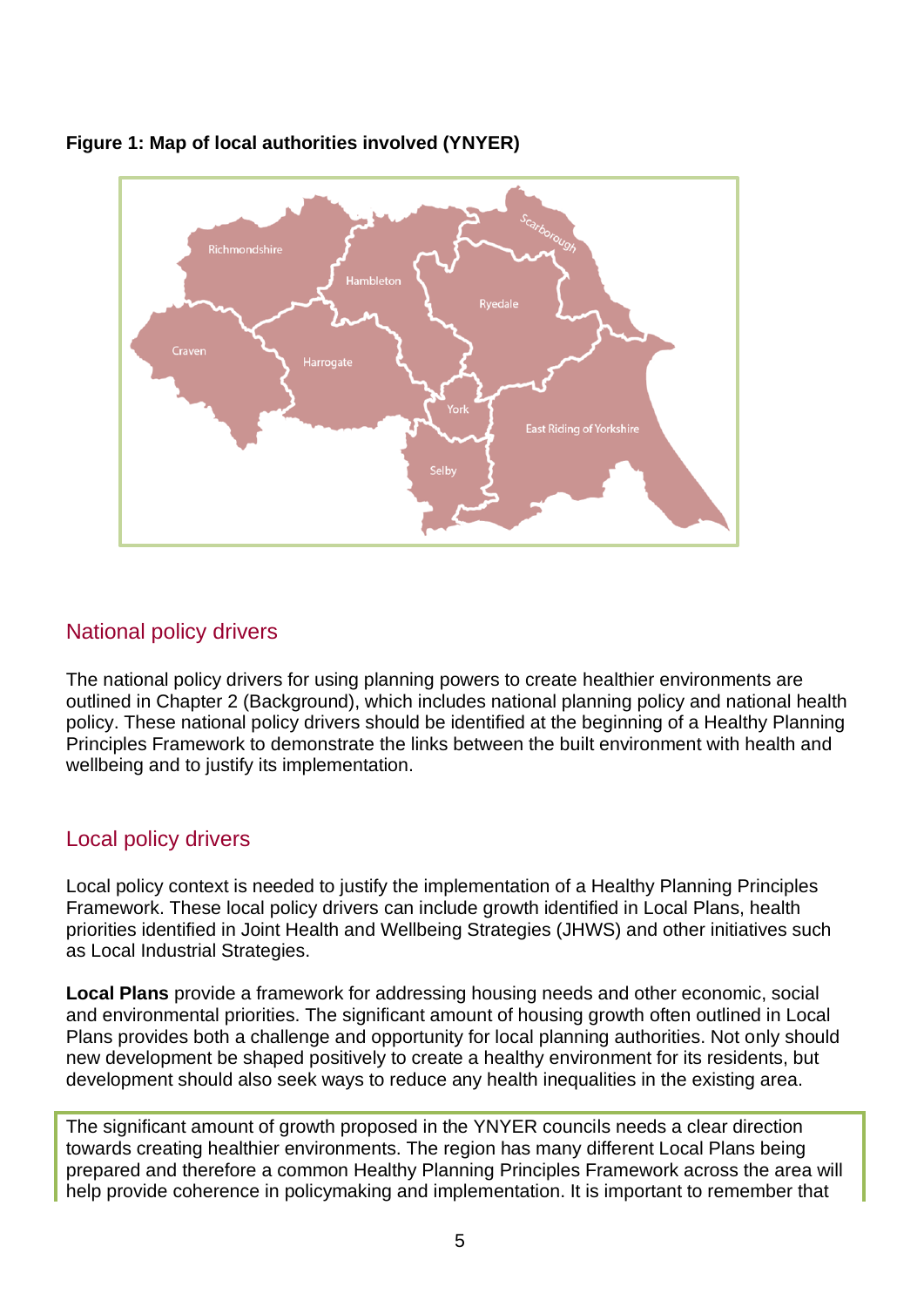within the Yorkshire region there are differences between the needs of urban and rural communities. Therefore, the Framework must be sensitive in its principles and recommendations to ensure they are suitable for all areas.

**Joint Health and Wellbeing Strategies** (JHWSs) are based on the priorities identified in the JSNA. Using evidence in the JHWS can be useful in helping to meet the evidence base requirements in the NPPF under health and wellbeing.

The North Yorkshire JHWS identifies that the area has a growing elderly population which means there are more demands on the health and care systems than in the past and there are widening variations in obesity between children living in affluent and deprived neighbourhoods. Life expectancy for men living in Scarborough, for example, can vary by as much as 11 years between the richest and poorest areas of the district. These are similar outcomes for the YNYER councils.

**Local Industrial Strategies:** Local Enterprise Partnerships (LEPs) are business led partnerships between local authorities and local private sector businesses. They play a central role in determining local economic priorities and undertaking activities to drive economic growth and job creation, improving infrastructure and raising workforce skills within the local area. LEPs oversee developing Local Industrial Strategies to address the productivity challenge and set out long term priorities for their area. These strategies often recognise the importance of healthy and happy communities which contribute to economic growth. Aligning a Healthy Planning Principles Framework with the Local Industrial Strategy can strengthen the message of delivering healthier environments.

The draft Local Industrial Strategy for the YNYER councils identifies investing in places and communities as a key priority. The strategy recognises that connected, healthy and inclusive communities can contribute to and benefit from economic growth. The LEP covers the YNYER area and therefore aligning a Healthy Planning Principles Framework with the Local Industrial Strategy can help ensure consistent delivery and implementation of the Framework across the different local planning authorities.

**Local health evidence sources:** the sources of evidence presented here are useful in helping to meet the evidence base requirement in the NPPF under health and wellbeing. Specific links are included for North Yorkshire County Council, the City of York and East Riding of Yorkshire Councils:

- City of York [Joint Health and Wellbeing Strategy 2017-2022](https://www.york.gov.uk/downloads/file/1103/joint-health-and-wellbeing-strategy-2017-to-2022)
- North Yorkshire [Joint Health and Wellbeing Strategy 2015-2020](https://www.nypartnerships.org.uk/sites/default/files/Partnership%20files/Health%20and%20wellbeing/jhwbs.pdf)
- [East Riding Health and Wellbeing Strategy 2019-2022](https://www.eastriding.gov.uk/council/committees/health-and-wellbeing-board/)
- Public Health Frameworks and tools the frameworks and tools identified in Chapter 2 (Background) can be used to identify local health needs and issues specific to City of York Council, East Riding of Yorkshire Council and local authorities in North Yorkshire County Council.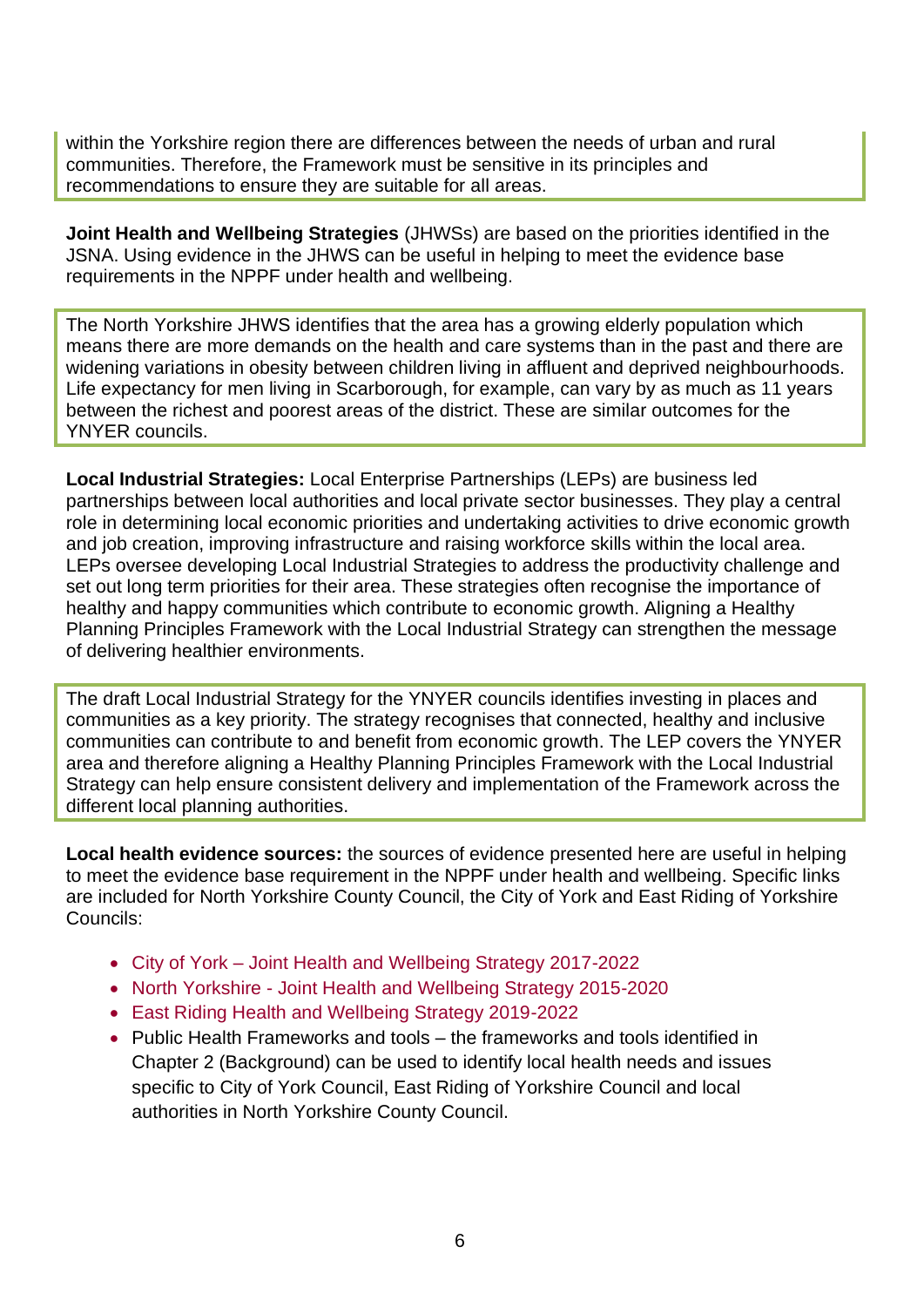## <span id="page-6-0"></span>Why would councils benefit from a Healthy Places SPD?

A Healthy Planning Principles Framework would improve the delivery of developments that support healthier communities and contribute to the duty to co-operate.

#### <span id="page-6-1"></span>The 'how to' process

A Healthy Planning Principles Framework should be developed following research of the existing evidence base that demonstrates the links between the built environment with health and wellbeing and draw on several source materials. Health and wellbeing evidence should be used to justify each principle and the requirements. Figure 2 below shows the 'how to' process.



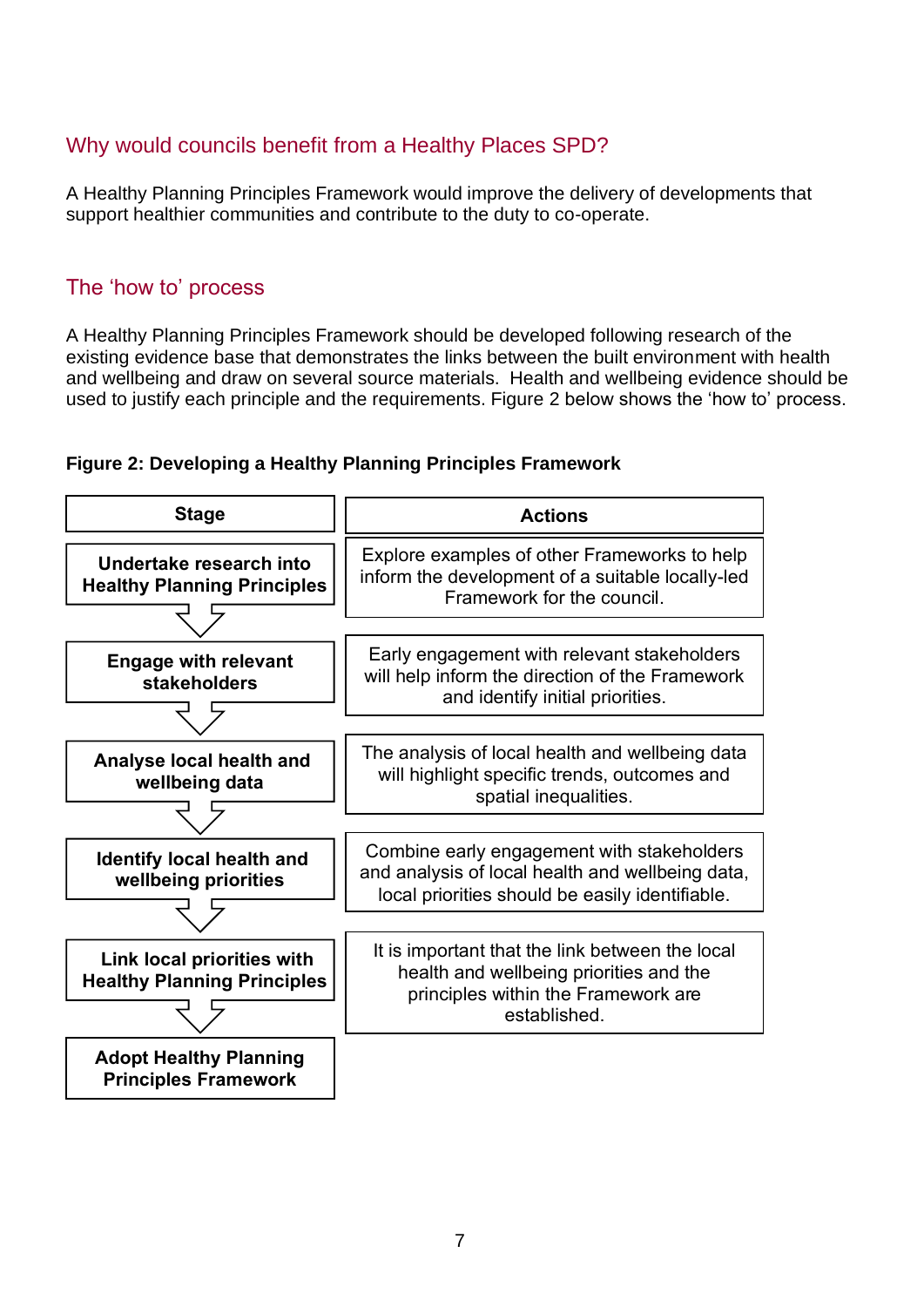#### <span id="page-7-0"></span>Engaging with stakeholders

The principles and recommendations set out in a Healthy Planning Principles Framework should be developed in partnership with a variety of stakeholders from different council departments and organisations. This includes planning, public health, elected members and community groups. Please refer to 'Annex 3: Planning and health stakeholders' in the introductory report which identifies relevant stakeholders.

## <span id="page-7-1"></span>Identifying the Healthy Planning Principles

A Healthy Planning Principles Framework should be developed following research of the existing evidence base that demonstrates the links between the built environment with health and wellbeing and draw on several source materials. A set of principles and recommendations should be presented within the Framework with a summary of existing policy and guidance. Cross referencing within each principle provides an integrated basis for further policy development and to inform planning decisions. In addition, cross referencing demonstrates the connections between complementary or occasionally conflicting policy priorities.

The Healthy New Towns principles developed by NHS England with Public Health England, the Town and Country Planning Association, The King's Fund and The Young Foundation published in September 2019, provide a useful foundation for local authorities developing their own principles. These are:

- Plan ahead collectively
- Integrated health and community services
- People and communities
- Compact neighbourhoods
- Active travel
- Healthy eating and food
- Homes and buildings
- Play and leisure
- Natural environment.

A Healthy Planning Principles Framework should clearly set out what is expected from developments based on each principle. Visual examples of best practice could be included to better inform developers of the desired outcome. Indicators and delivery mechanisms should be associated with each principle in order to ensure effective implementation of the Framework. It is important that the principles within the Framework are linked to specific local health priorities. Figure 3 shows the logic using the example of 'Play and Leisure':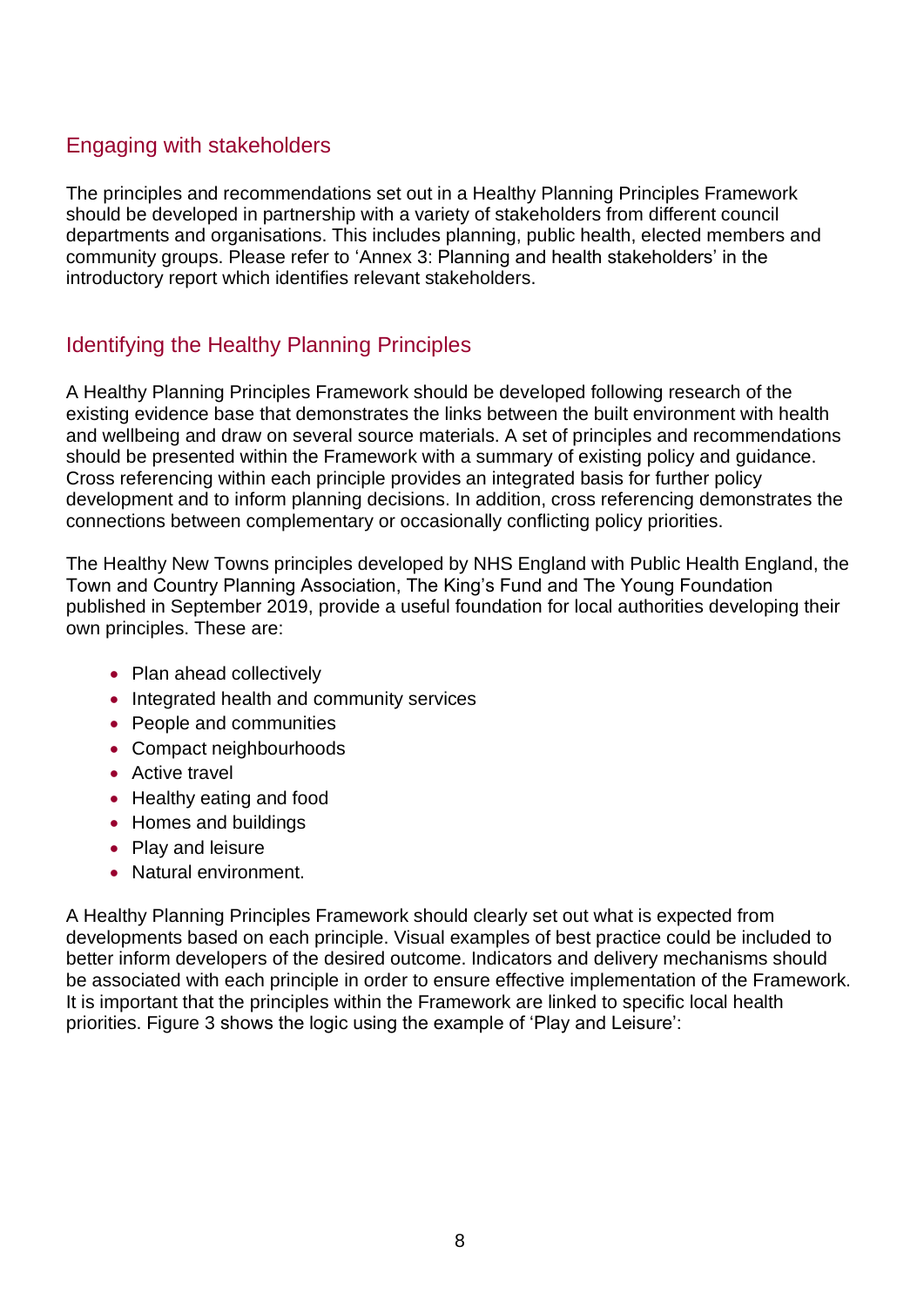#### **Figure 3: Linking principles to health priorities**



## <span id="page-8-0"></span>Using the Healthy Planning Principles Framework

For local planning authorities' policy makers and decision-takers, the Framework should guide the assessment of planning applications for developments coming forward within the local area within the suite of associated local policy documents. For developers and landowners as prospective planning applicants, the Framework will guide the pre-application planning and design of masterplans or infrastructure and ensure co-ordinated and integrated consideration of health and wellbeing issues. For local authority public health teams, as consultees and commissioners, the Framework will help implement priorities set out in local health and wellbeing strategies. For healthcare commissioners and providers, the Framework will guide considerations for identifying and allocating health care services and infrastructure in alignment with wider activities to support the prevention of ill health.

#### **Checklist**

A checklist to assist with assessment of developments based on the Healthy Planning Principles should be included in the Framework. This could take a RAG (red / amber / green) approach when used against each of the proposed indicators and considerations. Table 1 below is an example of a checklist:

**RED** indicates lack of compliance/ consideration AMBER indicates limited level of compliance/ consideration GREEN indicates evidenced compliance/ consideration